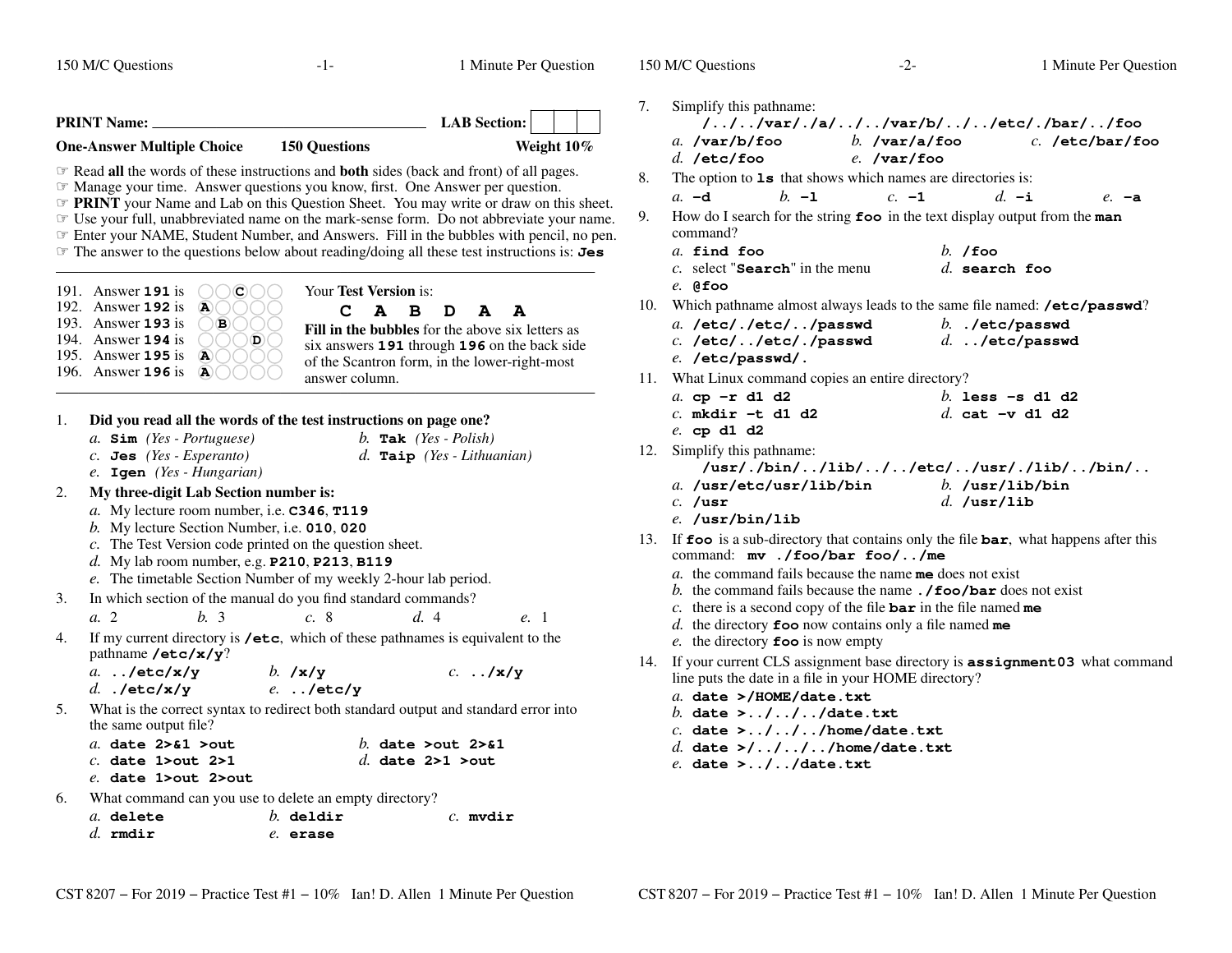| 150 M/C Questions<br>$-3-$                                                                                                                                                                                                                                                                                                                                                                                                                                                  | 1 Minute Per Question                                             | 150 M/C Questions<br>1 Minute Per Question<br>-4-                                                                                                                                                                                                                                                                                                                                                                                                   |  |
|-----------------------------------------------------------------------------------------------------------------------------------------------------------------------------------------------------------------------------------------------------------------------------------------------------------------------------------------------------------------------------------------------------------------------------------------------------------------------------|-------------------------------------------------------------------|-----------------------------------------------------------------------------------------------------------------------------------------------------------------------------------------------------------------------------------------------------------------------------------------------------------------------------------------------------------------------------------------------------------------------------------------------------|--|
| If my current working directory is /home, and my HOME directory is<br>15.<br>/home/me, which command copies the password file into my HOME directory<br>under the name $\epsilon$ = 00?<br>a. cp /etc/passwd /me/foo<br>b. cp./me//etc/passwd/home/me/foo<br>$c.$ cp me///etc/passwd me/foo<br>$d.$ cp $\ldots$ / / etc/passwd /me/foo<br>e. cp /home/me//etc/passwd ./me/./foo                                                                                             |                                                                   | 22. If my current directory is /etc, which of these pathnames is equivalent to the file<br>name /etc/passwd?<br>a. ./passwd<br>$b.$ /etc/passwd/.<br>$c.$ ./etc/passwd<br>$d.$ /passwd<br>$e.$ /passwd<br>23. What does <i>quoting</i> mean on a shell command line?<br>a. turning off the special meaning of shell meta-characters<br>b. using more than one pathname argument to a command, e.g. $rm \ a \ b \ c$                                 |  |
| 16. Which pathname almost always leads to the same file named: /etc/passwd<br>a. /etc/etc//passwd<br>$c.$ /./etc/./passwd<br>e. /etc/passwd/.                                                                                                                                                                                                                                                                                                                               | $b.$ ./etc/passwd<br>$d.$ /etc//passwd                            | c. setting the PS1 variable to be your shell prompt<br>d. using a leading tilde (" $\sim$ ") on a pathname to mean your HOME directory<br>e. typing a "control" character using the [CTRL] key<br>24. How many arguments does the shell pass to this echo command:                                                                                                                                                                                  |  |
| 17. If foo is a sub-directory that contains only the file bar, what happens after this<br>command: mv foo/./bar foo/././me                                                                                                                                                                                                                                                                                                                                                  |                                                                   | echo one two three >four five<br>$h$ 6<br>c.2<br>d.3<br>a.4<br>e. 5                                                                                                                                                                                                                                                                                                                                                                                 |  |
| <i>a</i> . the directory $\textbf{foo}$ is now empty<br>b. the command fails because the name me does not exist<br>c. the directory $\textbf{foo}$ now contains only a file named me<br>d. there is a second copy of the file $bar$ in the file named me<br>e. the command fails because the name $\text{foo}/$ . /bar does not exist<br>In the output of the command $1s - a$ , the one-character name. signifies what?<br>18.<br>a. A name with an unprintable character. |                                                                   | 25. How do you search for the word nongraphic in the man page for 1s?<br>$a$ . type man $1s$ -nongraphic at the shell<br>b. type man $-k$ nongraphic at the shell<br>c. type man 1s at the shell, then $\mathbf{F}$ (CTRL-F), then nongraphic<br>$d.$ type man $1s$ at the shell, then /nongraphic<br>e. type man nongraphic $\vert$ grep 1s at the shell<br>26. The shell expands a leading tilde $(\sim)$ in a pathname (e.g. $\sim$ /foo) to be: |  |
| b. The current directory.<br>c. The ROOT directory.<br>d. A current file.<br>e. The parent directory.                                                                                                                                                                                                                                                                                                                                                                       |                                                                   | a. the ROOT directory<br>b. your HOME directory<br>$d.$ the parent directory<br>c. the directory $\prime$ root<br>e. the current directory                                                                                                                                                                                                                                                                                                          |  |
| What is the result of this exact command line: <b>1s</b> / foo bar<br>19.<br>a. all the files under directory / foo with the name bar will be displayed<br>b. the names of the pathnames $/$ foo and bar will be displayed<br>c. the two text strings $/$ foo and bar will be displayed<br>d. the contents of the files $/$ foo and bar will be displayed<br>e. file / foo will be copied to bar                                                                            |                                                                   | 27. To make the <b>bash</b> shell complete commands or file names, you type the first part<br>of the command or file name and then press this key:<br>b. $[ALT] - [F1]$<br>a. [TAB]<br>$c.$ [ALT]<br>d. $[CTRL] - [D]$<br>$e.$ [CTRL] - [C]<br>28. Simplify this pathname:<br>$/home/me/$ /you///etc//home/me//you//me/                                                                                                                             |  |
| What can you do to get back (redo) the last command you typed?<br>20.<br>a. Type $[ALT] - [F2]$<br>$c$ . Use the "UpArrow" key.                                                                                                                                                                                                                                                                                                                                             | b. Type $[CFRL] - [BACKSPACE]$<br>d. Type $[CTRL] - [ALT] - [UP]$ | $a.$ /home/me<br>b. /home/me/you<br>$c.$ /home<br>$d.$ /home/you/me<br>e. /home/me/you/me<br>29. What is the output of this successful command sequence?                                                                                                                                                                                                                                                                                            |  |
| $e$ . Use the "PageUp" key.<br>21. Which command line does <i>not</i> show any lines from inside the file $bat?$<br>$a.$ is bat<br>$b.$ sort bat<br>$d.$ less bat<br>e. head bat                                                                                                                                                                                                                                                                                            | $c.$ tail bat                                                     | cd /home/dir ; mkdir one ; mkdir two ; pwd<br>a. $/$ home $/$ dir<br>b. /home/dir/one<br>$c.$ /home/dir/two<br>$d.$ /two<br>e. /home/dir/one/two                                                                                                                                                                                                                                                                                                    |  |
|                                                                                                                                                                                                                                                                                                                                                                                                                                                                             |                                                                   | 30. The option to $1s$ that shows hidden names is:                                                                                                                                                                                                                                                                                                                                                                                                  |  |

The option to **1s** that shows hidden names is:<br> *a.*  $-1$  *b.*  $-1$  *c.*  $-1$  *d.*  $-1$  *e.*  $-a$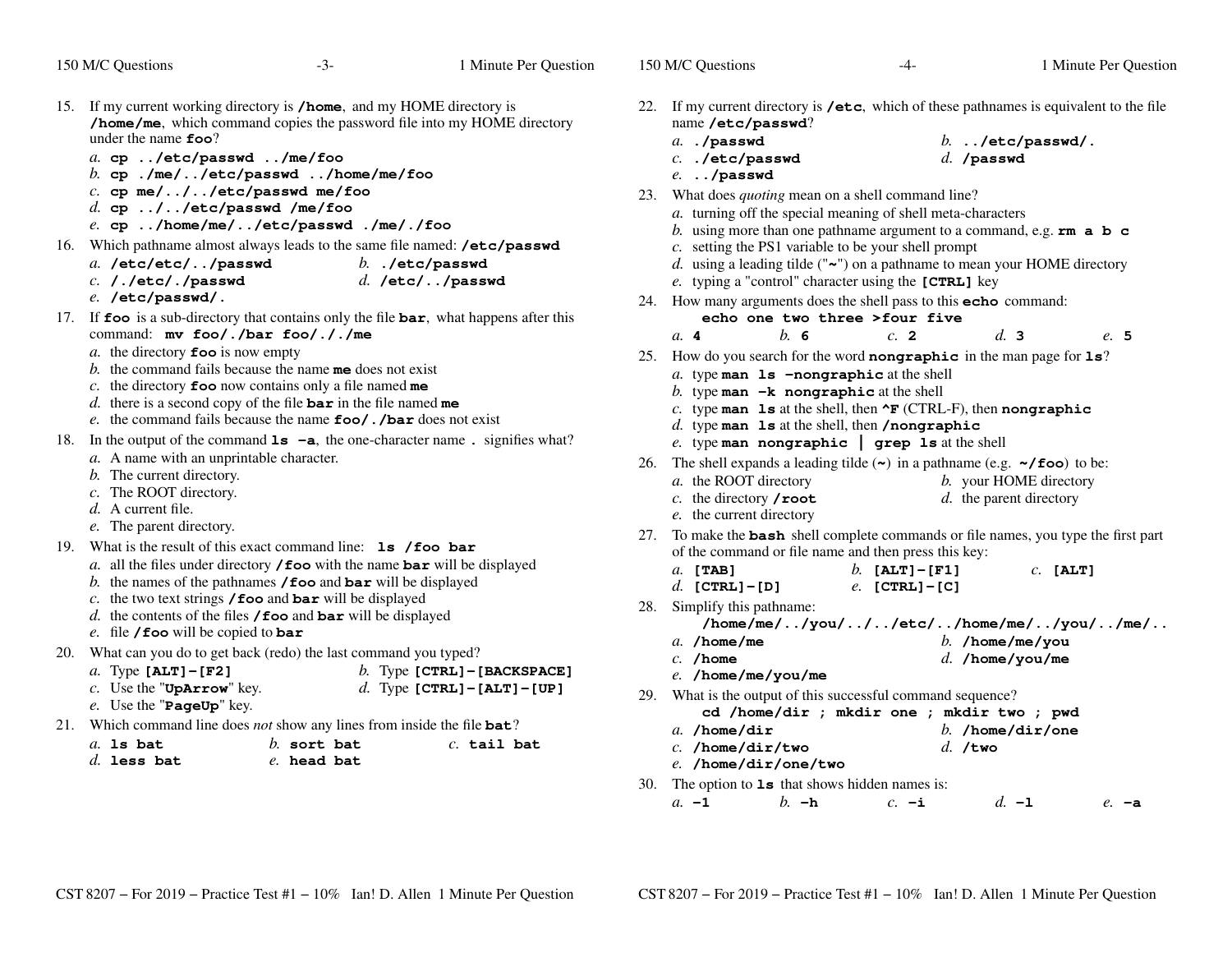- $-5$  1 Minute Per Question 31. Which pathname almost always leads to the same file named: **/bin/ls***a.* **./bin/ls** *b.* **/./bin/./ls** *c.* **/bin/./bin/../ls** *d.* **/./bin/./ls/.** *e.* **/bin/../ls** 32. In which section of the manual do you find super-user and admin commands? *a.* 3 *b.* <sup>8</sup> *c.* <sup>2</sup> *d.* <sup>1</sup> *e.* <sup>4</sup> 33. How many arguments and options are there to the command: **wc -wc wc***a*. Two command line arguments, one of which contains two bundled options. *b*. Two arguments, no options. *c*. Two arguments, one of which is a single option and the other is a pathname. *d*. Two command name arguments and two bundled options. *e*. Two options, no arguments. 34. What Linux command shows the contents of a file?*a.* **file** *b.* **find** *c.* **ls** *d.* **wc** *e.* **cat** 35. If <sup>I</sup> am in <sup>a</sup> directory named **/home/me** and **mt** is an empty sub-directory, what is true after this command line: **touch new ; mv ./mt/../new ../me/old** *a.* the command fails because the path **./mt/../new** does not exist *b.* the parent directory of **mt** now has a file named **old** in it *c.* the command fails because the path **../me/old** does not exist *d.* the directory **mt** now contains only a file named **old** *e.* there is a second copy of the file named **new** in the file named **old** 36. What is an operating system? *a.* An accounting package program. *b.* A word-processing computer program. *c.* A video display card. *d.* A computer program that manages the hardware. *e.* A web-browser program. 37. Which pathname almost always leads to the same file named: **/etc/shadow***a.* **/etc/shadow/./.** *b.* **/etc/shadow/../..** *c.* **././etc/shadow** *d.* **/./../etc/./shadow** *e.* **/etc/../../shadow** 38. If **ian** is a sub-directory that contains only the file **foo**, what happens after this command: **mv ./ian/./foo ./ian/../bar** *a.* the command fails because the name **./ian/./foo** does not exist *b.* the command fails because the name **./ian/../bar** does not exist *c.* the directory **ian** now contains only a file named **bar** *d.* there is a second copy of the file **foo** in the file named **bar** *e.* the directory **ian** is now empty
- 39. The option to **ls** that shows inode (index) numbers is:
	- *a.* **-l***b.* **-1** *c.* **-i** *d.* **-a** *e.* **-R**
- 40. If my current working directory is **/var**, which command copies the password fileinto directory **/var/ian** under the name **bar**?
	- *a.* **cp ../../etc/./passwd /ian/bar**
	- *b.* **cp ./../etc/passwd ../ian/bar**
	- *c.* **cp ./ian/../../etc/passwd ian/bar**
	- *d.* **cp ././ian/../etc/passwd ../var/ian/bar**
	- *e.* **cp ../var/./ian/../etc/passwd ./ian/./bar**
- 41. Which of these pathnames is *not* an absolute pathname (after all shell expansions)?
	- *a.* **foo** *b.* **~/foo** *c.* **\$HOME/foo** *d.* **/foo***e.* **/../foo**
- 42. If my current directory is **/home**, and my HOME directory is **/home/me**, which command copies the password file into my HOME directory under the name **foo**?
	- *a.* **cp ../etc/passwd ./me/foo**
	- *b.* **cp ../etc/passwd ../me/foo**
	- *c.* **cp ../home/me/../etc/passwd ./me/./foo**
	- *d.* **cp ./me/../etc/passwd ../home/me/foo**
	- *e.* **cp ../../etc/passwd /me/foo**
- 43. What Linux command name renames a single file or directory?

| $a$ . mv    | $b.$ rm | $c.$ move |
|-------------|---------|-----------|
| $d.$ chname | e. rena |           |

- 44. Given the pathname **a/b/c**, the *basename* of this pathname is:
- *a.* **b***b.* **<sup>a</sup>** *c.* **b/c** *d.* **a/b** *e.* **<sup>c</sup>**
- 45. The output of the **tree** command is:
	- *a.* an indented, recursive list of directories and their contents
	- *b.* the tree of users logged in to the system
	- *c.* <sup>a</sup> recursive list of users logged in to the system
	- *d.* the tree of files under your HOME directory
	- *e.* the tree of files under the ROOT directory
- 46. If <sup>I</sup> am in directory **/home/me** and **mt** is an empty sub-directory, what is true after this command line: **touch ./foo ; mv ./mt/../foo ../me/bar**
	- *a.* the command fails because path **./mt/../foo** does not exist
	- *b.* the command fails because path **../me/bar** does not exist
	- *c.* there is a second copy of the file **foo** in the file named **bar**
	- *d.* the directory **mt** now contains only a file named **bar**
	- *e.* the directory **mt/..** now contains a file named **bar**
- 47. Simplify this pathname:

**/home/me/../you/../../etc/../home/me/../you/../me/../foo**

*a.* **/home/foo**

- *b.* **/home/me/you/foo** *d.* **/home/you/me/foo**
- *c.* **/home/you/foo***e.* **/home/me/foo**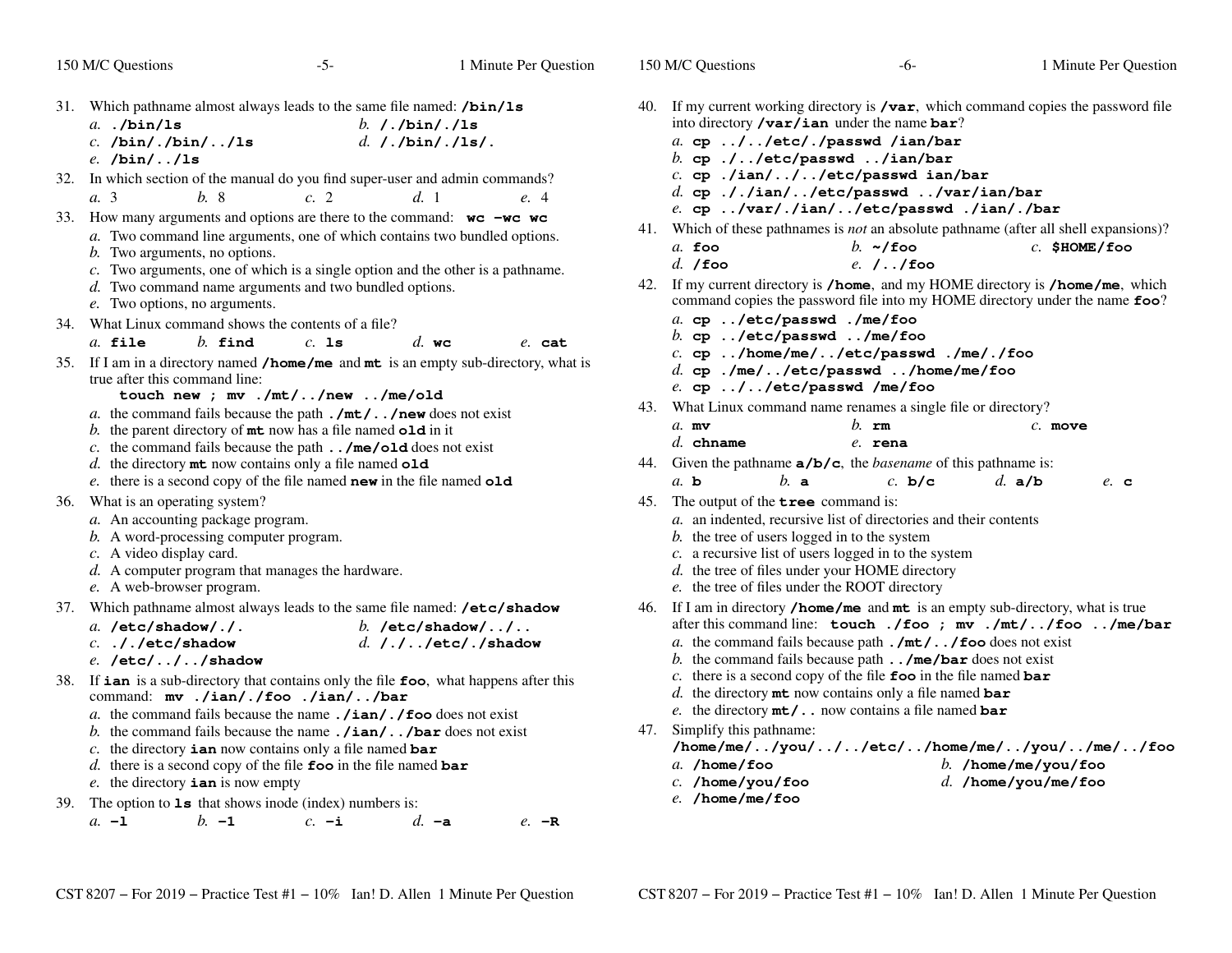150 M/C Questions

| 48. | If foo is an empty sub-directory, what happens after this command line:<br>date >foo/single ; mv foo/single double<br>a. the command fails because <b>single</b> is not a directory<br>b. the command fails because the name <b>double</b> does not exist<br>c. the directory $\mathbf{f}$ oo is now empty<br>$d.$ a new empty file named <b>double</b> is created<br>e. there is a second copy of the file single in the file named double |                                |
|-----|---------------------------------------------------------------------------------------------------------------------------------------------------------------------------------------------------------------------------------------------------------------------------------------------------------------------------------------------------------------------------------------------------------------------------------------------|--------------------------------|
| 49. | Which of these commands always returns you to your account HOME directory?                                                                                                                                                                                                                                                                                                                                                                  |                                |
|     | a. cd $/home/$ b. cd home                                                                                                                                                                                                                                                                                                                                                                                                                   | $c.$ cd                        |
|     | $d.$ cd /home<br>$e$ cd.                                                                                                                                                                                                                                                                                                                                                                                                                    |                                |
| 50. | Which of these characters is <i>not</i> a shell GLOB meta-character?<br>$h_{\cdot}$ 1<br>$c. \star$<br>$a$ . $\blacksquare$                                                                                                                                                                                                                                                                                                                 | $d_{\cdot}$ ?<br>$e_{\cdot}$ # |
|     |                                                                                                                                                                                                                                                                                                                                                                                                                                             |                                |
| 51. | In a directory that contains only the file foo, what happens after this command:<br>cp foo bar                                                                                                                                                                                                                                                                                                                                              |                                |
|     | a. there is a copy of the file named $\epsilon$ oo in the file named bar                                                                                                                                                                                                                                                                                                                                                                    |                                |
|     | b. the command fails because $bar$ is not a directory                                                                                                                                                                                                                                                                                                                                                                                       |                                |
|     | c. an empty file named $bar$ is created                                                                                                                                                                                                                                                                                                                                                                                                     |                                |
|     | d. there is only the file named <b>bar</b> in the directory now                                                                                                                                                                                                                                                                                                                                                                             |                                |
|     | e. the command fails because the name <b>bar</b> does not exist                                                                                                                                                                                                                                                                                                                                                                             |                                |
| 52. | If my current directory is /usr/local/bin, then executing $cd$ /sbin/.<br>leads where?                                                                                                                                                                                                                                                                                                                                                      |                                |
|     | $a.$ /local/sbin                                                                                                                                                                                                                                                                                                                                                                                                                            | $b.$ /usr/sbin                 |
|     | $c.$ /usr/local/sbin                                                                                                                                                                                                                                                                                                                                                                                                                        | $d.$ /sbin                     |
|     | $e.$ /usr/bin                                                                                                                                                                                                                                                                                                                                                                                                                               |                                |
| 53. | If /etc/shadow is a file name, which pathname almost always leads to the same<br>file?                                                                                                                                                                                                                                                                                                                                                      |                                |
|     | $a.$ ././etc/shadow                                                                                                                                                                                                                                                                                                                                                                                                                         | b. /etc/shadow/./.             |
|     | $c.$ /etc///shadow                                                                                                                                                                                                                                                                                                                                                                                                                          | $d.$ /etc/shadow//             |
|     | e. /.//etc/./shadow                                                                                                                                                                                                                                                                                                                                                                                                                         |                                |
| 54. | If I am in a directory named $/$ home/me and mt is an empty sub-directory, what is                                                                                                                                                                                                                                                                                                                                                          |                                |

 $\overline{5}$ If I am in a directory named<br>true after this command line: **/home/me**and **mt** is an empty sub-directory, what is

```

touch ../me/cat ; cp ./mt/../cat ./mt/../dog
```
- *a.* the file named **cat** is now renamed to **dog**
- *b.* the directory **mt** is still empty
- *c.* the directory **mt** now has a file named **dog** in it
- *d.* the command fails because the path **./mt/../cat** does not exist
- *e.* the directory **mt** now contains two files
- 55. The output of the **find** command is:
	- *a.* finds patterns in a file corresponding to lines
	- *b.* <sup>a</sup> recursive list of users logged in to the system
	- *c.* finds lines in a file matching a pattern
	- *d.* <sup>a</sup> recursive list of pathnames
	- *e.* account names matching a pattern
- 56. What is the result of this exact command line: **echo /foo bar**
	- *a.* the names of the pathnames **/foo** and **bar** will be displayed
	- *b.* file **/foo** will be copied to **bar**
	- *c.* the two text strings **/foo** and **bar** will be displayed
	- *d.* the contents of the files **/foo** and **bar** will be displayed
	- *e.* all the files under directory **/foo** with the name **bar** will be displayed
- 57. If <sup>a</sup> shell GLOB pattern fails to match anything, what happens by default? Theshell:
	- *a.* removes the pattern and passes nothing
	- *b.* gives an error message and does not execute
	- *c*. gives a warning message but continues
	- *d.* passes the pattern unchanged to the command
	- *e.* returns the closest match to the pattern
- 58. If <sup>I</sup> am in directory **/home/me** and **mt** is an empty sub-directory, what is true after this command line:
	- **touch ./mt/foo ; mv mt/./foo mt/../../me/./y**
	- *a.* the directory **mt** now contains only a file named **y**
	- *b.* the directory **mt** is still empty
	- *c.* there is a second copy of the file **foo** in the file named **y**
	- *d.* the command fails because the path **mt/./foo** does not exist
	- *e.* the command fails because the path **mt/../../me** does not exist
- 59. If **foo** is a sub-directory that contains only the file **bar**, what happens after this command: **mv foo/bar foo/moo**
	- *a.* the command fails because **bar** is not a directory
	- *b.* the command fails because the name **moo** does not exist
	- *c.* there is only the file named **moo** in the directory now
	- *d.* there is a second copy of the file **bar** in the file named **moo**
	- *e.* an empty file named **moo** is created
- 60. Which command below is the best way to find a line containing a question mark (**?**) in the file **/etc/passwd**?
	- *a.* **search '?' /etc/passwd**
	- *b.* **fgrep './?' /etc/passwd**
	- *c.* **fgrep /etc/passwd '?'**
	- *d.* **fgrep '?' /etc/passwd**
	- *e.* **find '?' /etc/passwd**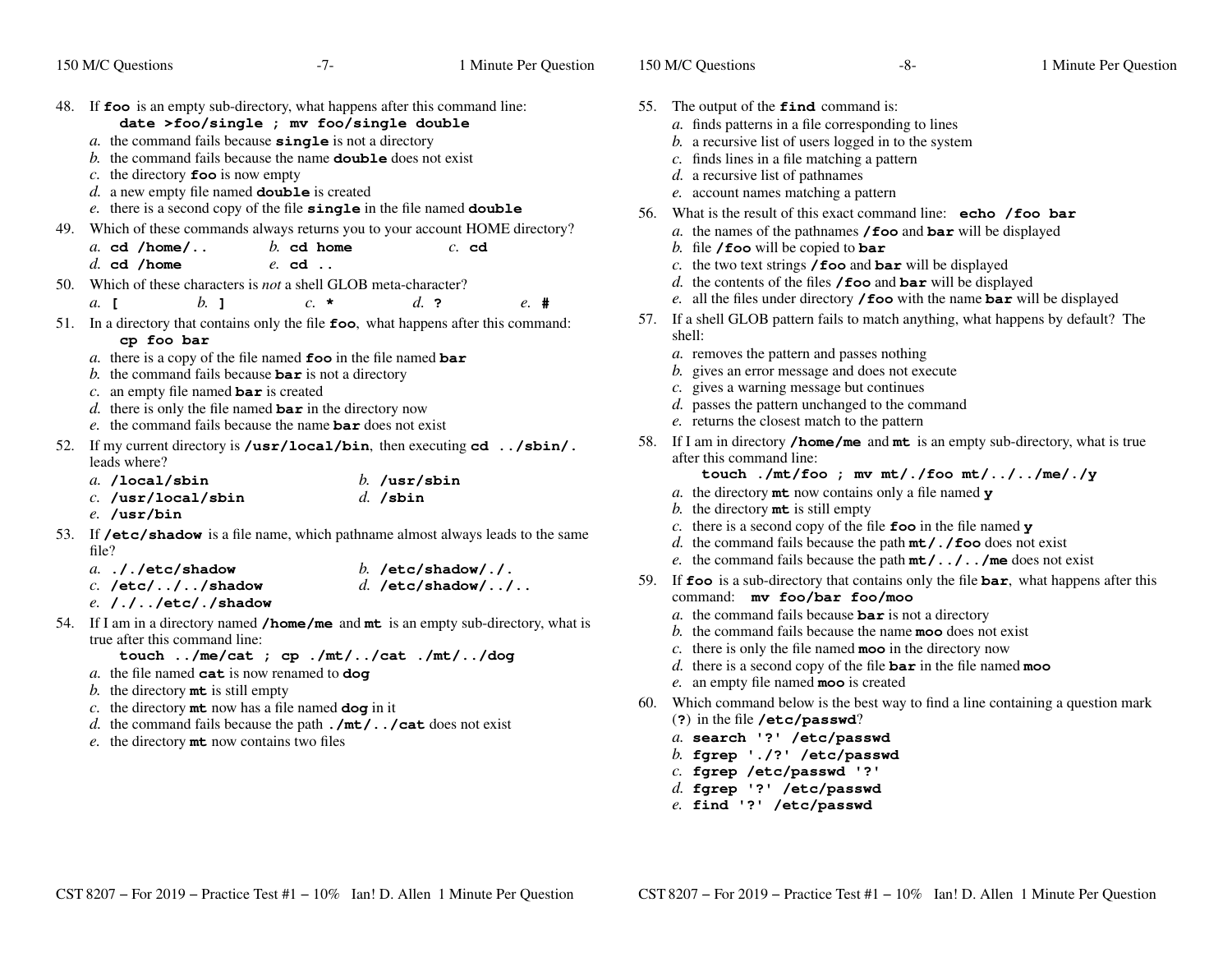150 M/C Questions

- 61. Which command below is the best way to find a line containing an asterisk (**\***) in the file named **foo**?
	- *a.* **fgrep foo [\*]** *b.* **fgrep \* foo** *c.* **fgrep ./\* foo***d.* **fgrep '\*' foo**
	- *e.* **fgrep foo "\*"**
- 62. If **/bin/bash** is a file name, which pathname almost always leads to the same file?
	- *a.* **/bin/bash/.** *b.* **/bin/bin/../bash** *c.* **./bin/bash***d.* **/./bin/./bash**
	- *e.* **/bin/../bash**
- 63. The purpose of the **PS1** shell variable is:
	- *a.* to set the shell prompt
	- *b.* to find patterns inside a text file
	- *c.* to protect your HOME directory from access
	- *d.* to allow access to the ROOT directory
	- *e.* to list your suspended jobs
- 64. If <sup>I</sup> am in directory **/home/me** and **mt** is an empty sub-directory, what is true after this command line: **touch ./foo ; mv mt/../foo mt/../bar**
	- *a.* the directory **mt** now contains only a file named **bar**
	- *b.* there is a second copy of the file **foo** in the file named **bar**
	- *c.* the command fails because the path **mt/../foo** does not exist
	- *d.* the directory **../me** now contains a file named **bar**
	- *e.* the command fails because the path **mt/../bar** does not exist
- 65. What is the Unix user name for the Super-User account?

| $a$ . administrator | $h$ . master  |
|---------------------|---------------|
| C. root             | $d.$ alterego |

- *e.* **superuser**
- 66. If **/bin/bash** is a file name, which pathname almost always leads to the same file?

| <i>a.</i> .//bin/bash | b. $/bin/$ /bash |
|-----------------------|------------------|
| $c.$ /usr/bin//bash   | $d.$ /bin/bash/. |
| e. /bin//bin/bash     |                  |

 67. If **/bin/bash** is a file name, which pathname almost always leads to the same file?

| a. $/$ $/b$ in $/$ . $/b$ ash | b. $/bin/bin/$ /bash |
|-------------------------------|----------------------|
| $c.$ /bin/bash/.              | $d.$ .//bin/bash     |
| $e.$ /bin//bash               |                      |

 68. If my current directory is **/home**, which of these pathnames is equivalent to thepathname **/home/a/b/c**?

| a. $/a/b/c$       | b $/\text{home}/\text{b}/\text{c}$ |
|-------------------|------------------------------------|
| $c.$ /a/b/c       | d/home/a/b/c                       |
| $e.$ ./home/a/b/c |                                    |

- 69. If **/etc/passwd** is a file name, which pathname almost always leads to the same file?
	- *a.* **/etc/../passwd** *b.* **./etc/passwd** *c.* **/etc/passwd/.***d.* **/./etc/./passwd**
	- *e.* **/etc/etc/../passwd**
- 70. What Linux command name copies files?
- $c.$  cat *a.* **cp***b.* **copy** *c.* **cat** *d.* **file** *e.* **move**
- 71. Which of these statements is true?
	- *a.* Unix commands must be entered in lower-case letters.
	- *b.* To delete a word from the shell command line, type [CTRL]-[D]
	- *c.* Unix commands can be entered in upper-case or lower-case letters; they areequivalent.
	- *d.* To erase an entire line of typing, type [CTRL]-[D].
	- *e.* To indicate End-of-File (no more input), type [CTRL]-[C].
- 72. The basic purpose of a shell is:
	- *a.* to find and run commands
	- *b.* to expand pathnames
	- *c.* to format hard drives
	- *d.* to program system administration backup procedures
	- *e.* to search for strings inside text files
- 73. If **<sup>p</sup>ig** is a sub-directory that contains only the file **dog**, what happens after this command: **mv pig/dog pig/././cat**
	- *a.* the directory **<sup>p</sup>ig** now contains only a file named **cat**
	- *b.* there is a second copy of the file **dog** in the file named **cat**
	- *c.* the directory **<sup>p</sup>ig** is now empty
	- *d.* the command fails because the name **cat** does not exist
	- *e.* the command fails because the name **<sup>p</sup>ig/././cat** does not exist
- 74. Which command line displays the contents of the Unix **passwd** file one page at a time?
	- *a.* **/etc/passwd cat less** *b.* **less /etc/passwd** *c.* **/etc/passwd | less** *d.* **cat less | /etc/passwd** *e.* **cat /etc/passwd less**
- 75. If my current working directory is **/home**, and my HOME directory is **/home/foo**, which command copies file **/bin/ls** into my HOME directory under the name **xx**?
	- *a.* **cp ../../bin/./ls /foo/xx**
	- *b.* **cp ../home/./foo/../bin/ls foo/xx**
	- *c.* **cp ././foo/../bin/ls ../home/foo/xx**
	- *d.* **cp ./foo/../../bin/ls ./foo/./xx**
	- *e.* **cp ./../bin/ls ../foo/xx**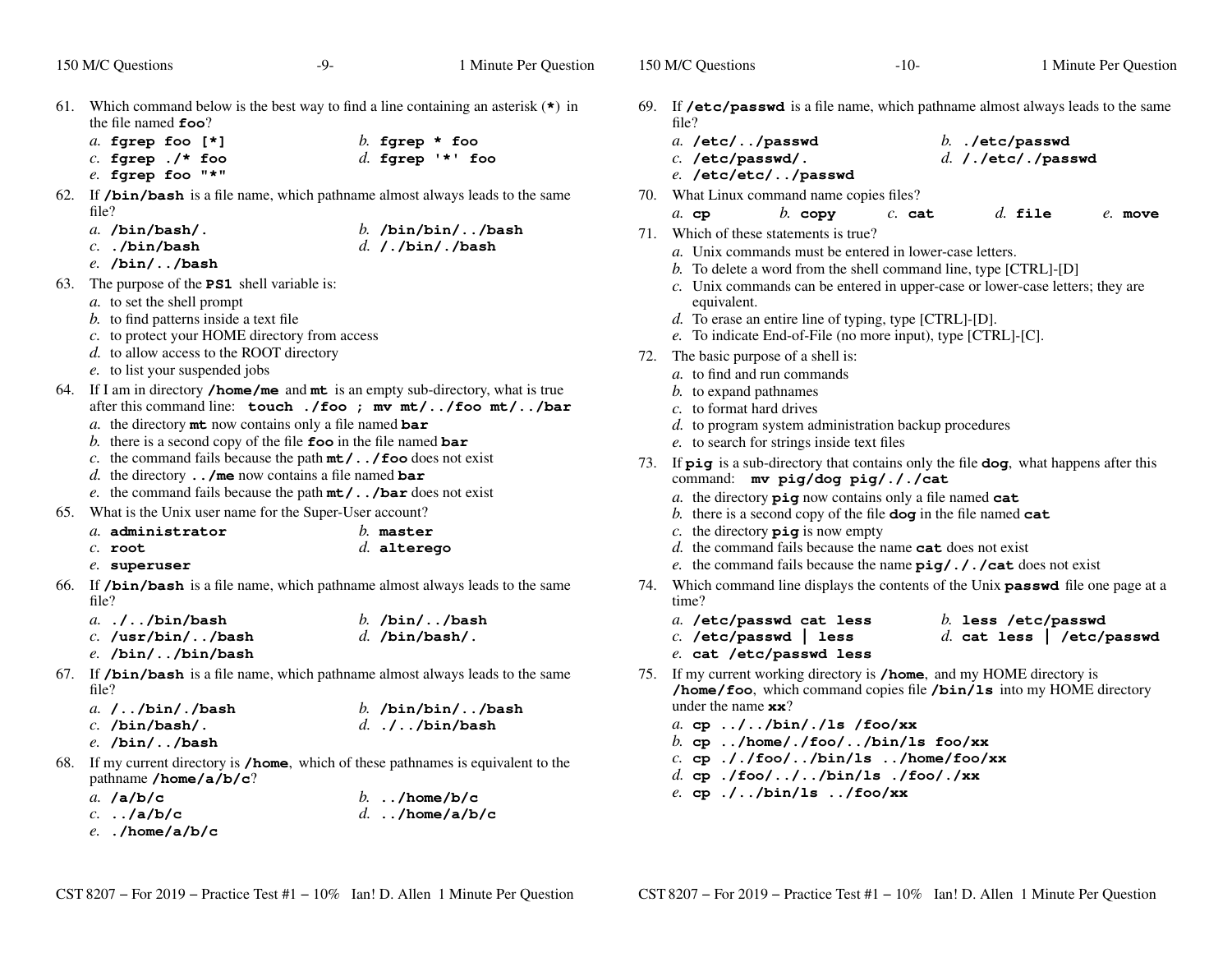|     | 150 M/C Questions                                                                                                                                                                                                                                                                                                                                                                                                                                                             | -11-<br>1 Minute Per Question                                                                                        |     | 150 M/C Questions                                                                                                                                                                                                                                                                                                                                  | $-12-$                             | 1 Minute Per Question                                                                                                                         |
|-----|-------------------------------------------------------------------------------------------------------------------------------------------------------------------------------------------------------------------------------------------------------------------------------------------------------------------------------------------------------------------------------------------------------------------------------------------------------------------------------|----------------------------------------------------------------------------------------------------------------------|-----|----------------------------------------------------------------------------------------------------------------------------------------------------------------------------------------------------------------------------------------------------------------------------------------------------------------------------------------------------|------------------------------------|-----------------------------------------------------------------------------------------------------------------------------------------------|
|     | command: mv pig/dog pig/././cat<br>$a$ . the directory $\pi$ iq now contains only a file named cat<br>b. the command fails because the name $\pi g /$ . / . / cat does not exist<br>c. there is a second copy of the file named $\log$ in the file named $\cot$<br>d. the directory $\vec{p} \cdot \vec{q}$ is now empty<br>e. the command fails because the name cat does not exist                                                                                          | 76. If $\pi$ is a sub-directory that contains only the file dog, what happens after this                             |     | 83. In a manual page SYNOPSIS section, ellipsis (three dots) () mean:<br><i>a</i> . something that is repeated<br>$c$ . a hidden directory<br>e. something that is optional<br>84. Simplify this pathname:<br>$a.$ /etc                                                                                                                            | $/$ //var/./a///var/b///etc/./bar/ | <i>b</i> . no special meaning<br>$d.$ the parent directory<br>$b.$ /etc/bar                                                                   |
|     | true after this command line:<br>touch ./fil ; mv $mt/$ /fil /me/cat<br>a. there is a second copy of the file $\text{fil}$ in the file named cat<br>b. the directory $m$ t now contains only a file named cat<br>c. the command fails because the path $m t /$ . $/fi1$ does not exist<br>d. the command fails because the path $\ldots$ /me/cat does not exist<br>e. the directory $mt/$ now has a file named cat in it                                                      | 77. If I am in a directory named <b>/home/me</b> and <b>mt</b> is an empty sub-directory, what is                    | 85. | $c.$ /bar<br>e. /var/b/etc/bar<br>The Linux command name apropos is a synonym for:<br>a. touch<br>d. grep $-v$<br>command: cp foo/bar ./foo//me                                                                                                                                                                                                    | $b.$ pwd<br>$e$ . cp -p            | $d.$ /var/b/etc<br>$c.$ man $-k$<br>86. If foo is a sub-directory that contains only the file bar, what happens after this                    |
| 78. | name $\lambda$ ib/foo?<br>$a.$ ./lib/foo<br>$b.$ /foo<br>$d.$ ./foo                                                                                                                                                                                                                                                                                                                                                                                                           | If my current directory is /1ib, which of these pathnames is equivalent to the file<br>$c.$ ./foo<br>$e.$ /lib/foo/. |     | a. there is a second copy of the file $bar$ in directory foo<br>b. the directory $\boldsymbol{\epsilon}$ co now contains only a file named me<br>c. the command fails because the name $\text{foo}/\text{bar}$ does not exist<br>d. the directory $\mathbf{f}$ oo is now empty<br>e. there is a second copy of the file $bar$ in the file named me |                                    |                                                                                                                                               |
|     | 79. In the output of $1s - a$ , the two-character name . signifies what?<br>a. The parent directory.<br>b. The current directory.<br>$c$ . It begins every name that is hidden.<br>d. A file or directory with double links.<br>e. The ROOT directory.                                                                                                                                                                                                                        |                                                                                                                      |     | change to directory CST8207-19W<br>$a.$ /CST8207-19W<br>$c.$ CST8207-19W<br>e/CST8207-19W                                                                                                                                                                                                                                                          | $b. \t.1$ .<br>$d.$                | 87. If your current CLS directory is <b>Assignments</b> what pathname could you use to                                                        |
|     | 80. Simplify this pathname:<br>a. /usr/bin/bar<br>$c.$ /usr/bin/lib/bar<br>$e.$ /usr/etc/lib/bin/bar                                                                                                                                                                                                                                                                                                                                                                          | /usr/./bin//lib///etc//usr/./lib//bin/./bar<br>b. $/usr/lib/bin/bar$<br>$d.$ /usr/lib/bar                            |     | a. the directory $m$ t now contains only a file named bar<br>b. the parent directory of $m$ t now contains a file named bar<br>c. there is a second copy of the file $\mathbf{f}$ oo in the file named bar<br>d. the command fails because the path $\cdot$ /mt/ $\cdot \cdot$ /foo does not exist                                                 |                                    | 88. If I am in directory /home/me and mt is an empty sub-directory, what is true<br>after this command line: touch foo ; mv ./mt//foo /me/bar |
|     | 81. If my current directory is /usr/local/bin, then executing<br>$cd$ // $sbin/$ . leads where?<br>a. $/usr/bin$<br>$c.$ /usr/sbin<br>e. /usr/local/sbin                                                                                                                                                                                                                                                                                                                      | $b.$ /sbin<br>$d.$ /local/sbin                                                                                       | 89. | e. the command fails because the path $\ldots$ /me/bar does not exist<br>what?<br>a. A name that is hidden.<br>$b$ . A name with an unprintable character.                                                                                                                                                                                         |                                    | In the output of the command $1s - a$ , a dot (period) that <i>begins</i> a name signifies                                                    |
|     | 82. In an empty directory, what happens after this command line:<br>mkdir a b c ; mv a b c<br>a. the directories $a, b$ , and $c$ are moved to the directory $c$<br>b. the directories <b>a</b> and <b>b</b> are appended to the directory <b>c</b><br>c. the directories $\bf{a}$ and $\bf{b}$ are moved into the directory $\bf{c}$<br>$d.$ an error message: $mv:$ target 'c' is not a directory<br>e. the directories $a, b$ , and $c$ are moved to the current directory |                                                                                                                      |     | c. The parent directory.<br>d. The current directory.<br>e. A current file.                                                                                                                                                                                                                                                                        |                                    |                                                                                                                                               |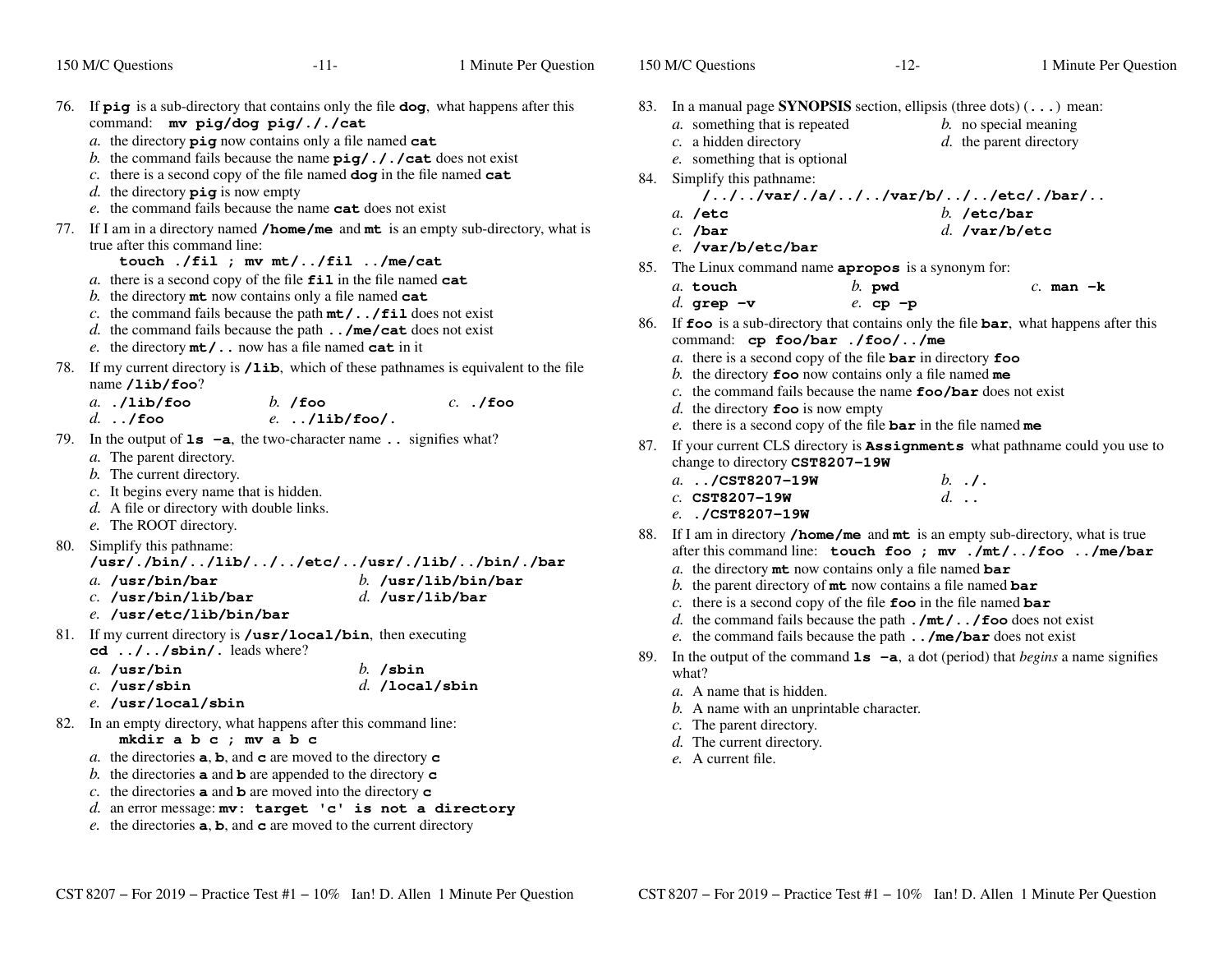|     | 150 M/C Questions                                                                                                                                                                                                                                                                                                                                                                                    | $-13-$                             | 1 Minute Per Question                                                                  | 150 M/C Questions                                              | $-14-$                                                                                                                                                                                                                                                                                                                                                     | 1 Minute Per Question                          |
|-----|------------------------------------------------------------------------------------------------------------------------------------------------------------------------------------------------------------------------------------------------------------------------------------------------------------------------------------------------------------------------------------------------------|------------------------------------|----------------------------------------------------------------------------------------|----------------------------------------------------------------|------------------------------------------------------------------------------------------------------------------------------------------------------------------------------------------------------------------------------------------------------------------------------------------------------------------------------------------------------------|------------------------------------------------|
|     | 90. If my current directory is /etc, which of these pathnames is equivalent to the file<br>name /etc/passwd?<br>a. passwd/.<br>$c.$ .///etc/./passwd<br>e. ./etc/passwd                                                                                                                                                                                                                              |                                    | b. /root/etc/passwd<br>$d.$ /etc/passwd/.                                              | $a.$ man compile<br>$c.$ man $-k$ compile<br>e. locate compile | 99. Which command line lists all possible utilities available for compiling programs?<br>100. Which of these command line will make $bar$ contain all of the content of $f1$                                                                                                                                                                               | $b.$ find compile<br>$d.$ grep 'compile' /etc/ |
|     | 91. To leave a shell and let the terminal window close, type:<br>$a.$ [CTRL-C]<br>$d.$ quit                                                                                                                                                                                                                                                                                                          | $b.$ bye                           | $c.$ exit                                                                              | $a.$ cat f1 f2 >bar<br>$c.$ echo f1 f2 >bar                    | followed by all of the content of £2?                                                                                                                                                                                                                                                                                                                      | b. cp $f1 f2 >bar$<br>d. wc f1 f2 $>bar$       |
|     | 92. In an empty directory, what happens after this command line:<br>touch a b c ; mv a b c<br>a. an error message: mv: target 'c' is not a directory<br>b. the files $\mathbf{a}, \mathbf{b}$ , and $\mathbf{c}$ are moved to the directory $\mathbf{c}$<br>c. the files $\bf{a}$ and $\bf{b}$ are appended to the file $\bf{c}$<br>d. the files $a, b$ , and $c$ are moved to the current directory | e. q                               |                                                                                        | $e$ . mv f1 f2 >bar                                            | 101. What is the result of this exact command line: $cat / foo bar$<br>a. the two text strings $/$ foo and bar will be displayed<br>b. all the files under directory $/$ foo with the name bar will be displayed<br>c. file / foo will be copied to bar<br>d. the contents of the files $/$ foo and bar will be displayed                                  |                                                |
|     | e. the files $\bf{a}$ and $\bf{b}$ are moved into the directory $\bf{c}$                                                                                                                                                                                                                                                                                                                             |                                    | 93. If a shell token with a GLOB pattern contains two slashes, how many slashes can be |                                                                | e. the names of the pathnames $/$ foo and bar will be displayed<br>102. In a directory that contains only the file foo, what happens after this command:                                                                                                                                                                                                   |                                                |
|     | in each matched pathname?<br>a. one, two, or more<br>d. zero, one, or two                                                                                                                                                                                                                                                                                                                            | b. exactly two<br>$e$ . one or two | $c$ , two or more                                                                      | my foo bar                                                     | a. there is a copy of the file named $\epsilon$ oo in the file named bar<br>b. there is only the file named $bar$ in the directory now                                                                                                                                                                                                                     |                                                |
|     | 94. If /etc/passwd is a file name, which pathname almost always leads to the same<br>file?<br>a. /etc///passwd<br>C. ./etc/passwd                                                                                                                                                                                                                                                                    |                                    | b. /etc/passwd//<br>$d.$ /etc/passwd/.                                                 |                                                                | $c$ . an empty file named <b>bar</b> is created<br>$d$ . the command fails because the name $bar$ does not exist<br>e. the command fails because $bar$ is not a directory<br>103. If I am in a directory named <b>/home/me</b> and $m$ <b>t</b> is an empty sub-directory, what is                                                                         |                                                |
|     | e. //etc/./passwd<br>95. Which command line below does <i>not</i> show any lines from inside the file $out?$<br>a. head out<br>$d.$ more out                                                                                                                                                                                                                                                         | $b$ . we out<br>e. sort out        | $c.$ tail out                                                                          | true after this command line:                                  | touch new ; mv ./mt//new /me/old<br>a. there is a second copy of the file new in the file named $old$<br>b. the command fails because the path $\ldots$ /me/old does not exist                                                                                                                                                                             |                                                |
|     | 96. If my current directory is /home, and my HOME directory is /home/me, which<br>command copies the password file into my HOME directory under the name foo?<br>a. cp me///etc/passwd me/foo<br>b. cp $\ldots$ /etc/passwd $\ldots$ /me/foo<br>c. cp /home/me//etc/passwd ./me/./foo<br>$d.$ cp ./me//etc/passwd /home/me/foo<br>e. cp //etc/passwd /me/foo                                         |                                    |                                                                                        | 104. What is the <i>current directory</i> ?                    | c. the parent directory of $m$ t now has a file named $old$ in it<br>d. the command fails because the path $./mt/$ . $./new$ does not exist<br>e. the directory mt now contains only a file named old<br>a. The directory named / current<br>b. The directory named $\ldots$ (dot dot)<br>c. The directory that your shell (or any Unix process) is in now |                                                |
|     | 97. If /bin/bash is a file name, which pathname almost always leads to the same<br>file?<br>$a.$ ./bin/bash<br>$c.$ /bin//bash<br>$e.$ /bin/bash/                                                                                                                                                                                                                                                    |                                    | $b.$ /bin/bash/.<br>d. $/$ $/$ /bin/bash                                               | a. pattern<br>$d.$ file                                        | d. The directory into which you are placed when you first log in<br>e. This is where "root" goes when "root" logs in to the system<br>105. Which Linux command name searches inside files for lines containing a pattern?<br>$b.$ fgrep<br>$e.$ find                                                                                                       | $c.$ search                                    |
| 98. | What command displays the sizes of files in the current directory?<br>a. $ps -1$<br>d. cat $-s$                                                                                                                                                                                                                                                                                                      | b. is $-1$<br>$e.$ 1s $-p$         | $c.$ ps $-s$                                                                           |                                                                |                                                                                                                                                                                                                                                                                                                                                            |                                                |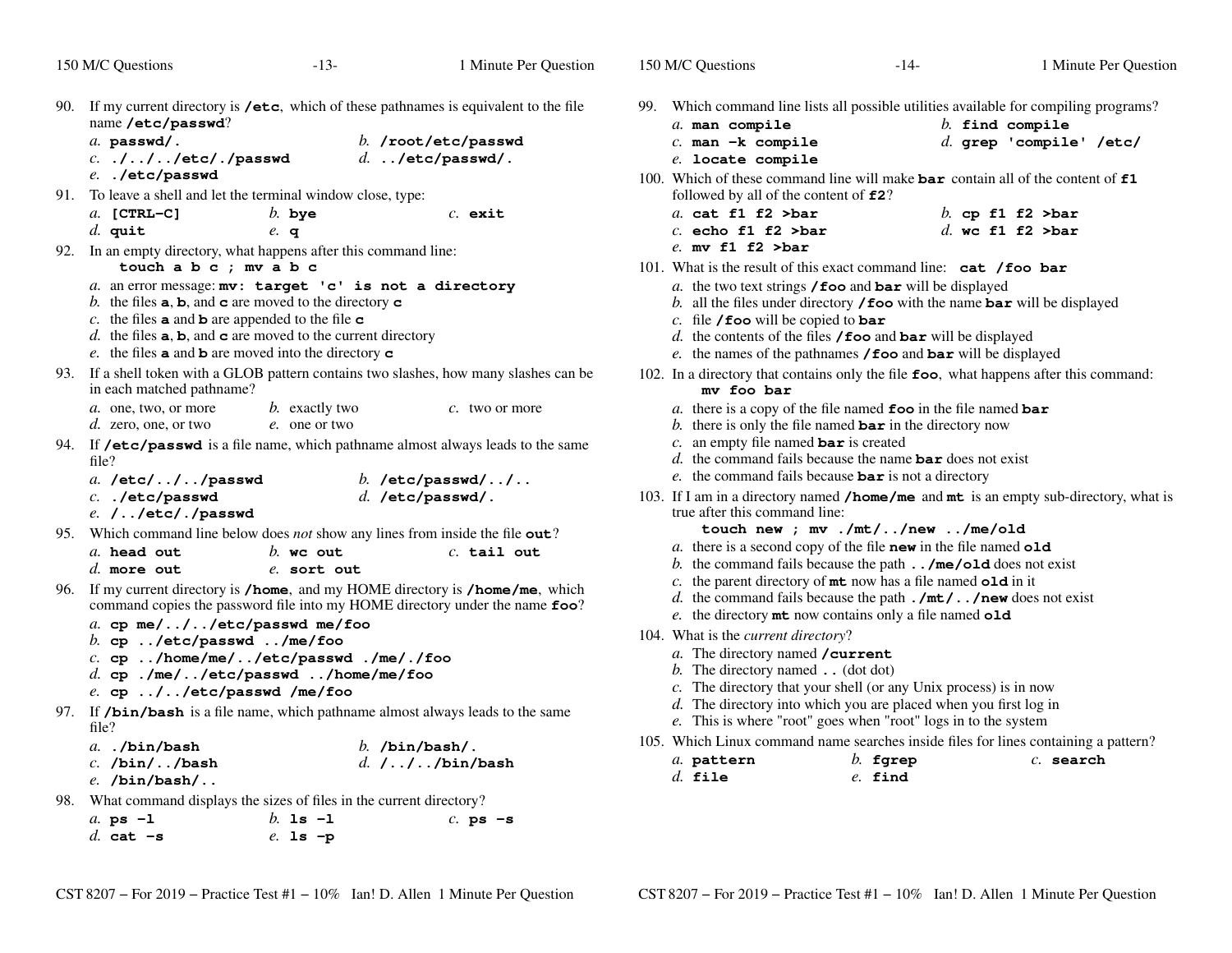- $-15-$  1 106. If my current directory is **/bin**, which of these pathnames is equivalent to the filename **/bin/ls**? *a.* **../../bin/ls** *b.* **ls/.** *c.* **../bin/ls/.** *d.* **./bin/ls** *e.* **/root/bin/ls** 107. The command that creates a directory and all parent directories is: *a.* **rmdir -r a/b/c** *b.* **mkdir -p a/b/c** *c.* **mkdir -r a/b/c** *d.* **rm -r a/b/c** *e.* **touch a/b/c** 108. What do you do to erase an entire line of typing in the shell?*a.* type **[CTRL-U]** *b.* select the line with the mouse and use the **DEL** key *c.* type **[CTRL-D]** *d.* type **[CTRL-W]** *e.* type **[CTRL-C]** 109. The shell meta-character used to separate multiple separate commands on the same line of typing is:*a.* **;** *b.* **@** *c.* **,** *d.* **<sup>+</sup>** *e.* **:** 110. Give the minimum number of directories in this pathname: **/a/b/c/d** $e. 2$ *a.* **5** *b.* **<sup>1</sup>** *c.* **<sup>4</sup>** *d.* **<sup>3</sup>** *e.* **<sup>2</sup>** 111. What is the absolute pathname of the Unix/Linux password (account) file?
- c. /etc/passwd *a.* **/lib/passwd** *b.* **/usr/passwd** *c.* **/etc/passwd**
	- *d.* **/bin/passwd***e.* **/var/passwd**
- 112. If **foo** is a sub-directory that contains only the file **<sup>p</sup>ig**, what happens after this command: **mv foo/pig foo/dog**
	- *a.* the command fails because the name **dog** does not exist
	- *b.* there is a second copy of the file **<sup>p</sup>ig** in the file named **dog**
	- *c.* the command fails because the name **foo/dog** does not exist
	- *d.* the directory **foo** now contains only a file named **dog**
	- *e.* the directory **foo** is now empty
- 113. If you type the command **cat**, which *CTRL* key will send an **EOF** and take you back to the command prompt?

*a.* **^E***b.* **^R** *c.* **^C** *d.* **^U** *e.* **^D**

114. What command can you use to delete a directory that isn't empty?

| $a.$ del $-r$ dir   | $h$ deldir -r dir   |
|---------------------|---------------------|
| $c.$ rmdir $-r$ dir | $d.$ deltree -r dir |
|                     |                     |

- *e.* **rm -r dir**
- 115. If your current CLS assignment base directory is **assignment03** what pathname could you use to change to directory **CST8207-19W**
	- *b.* **../../CST8207-19W** *a.* **../..***c.* **CST8207-19W***d.* **./.**
	- *e.* **../CST8207-19W**
- 116. What is the output of this successful command sequence?
	- **cd /home/foo ; mkdir bar ; touch bar/a ; pwd***a.* **/home/foo/bar/a***b.* **/home/foo/bar**
	- *c.* **/bar/a***d.* **/bar**
	- *e.* **/home/foo**
- 117. Which of these statements is true?
	- *a.* To erase an entire line of typing, type **[ALT]-[DELETE]**.
	- *b.* Command **apropos** is an exact synonym for command **man**.
	- *c.* To interrupt a Unix process from the keyboard, type **[CTRL]-[D]**.
	- *d.* The **file** command creates a new, empty file in the current directory
	- *e.* To indicate End-of-File (no more input) to a program, type **[CTRL]-[D]**.
- 118. Which *CTRL* key will erase a full line of typing in a terminal window?
	- *a.* **^R***b.* **^C** *c.* **^I** *d.* **^D** *e.* **^U**
- 119. What does the **file** command do?
	- *a*. Archives a file into a backup folder.
	- *b.* Renames a directory (folder) to be a file.
	- *c.* Displays a calendar file on your screen.
	- *d.* Tells you what type of thing a pathname is.
	- *e.* Displays a recursive list of file names.
- 120. How can you ask the **bash** (Linux) shell to complete commands or file names for you?
	- *a.* Type the first part of the command or file name and press the **[TAB]** key.
	- *b.* Type the first part of the command or file name and press the **[CTRL]-[D]**key.
	- *c.* Type the first part of the command or file name and press the **[ALT]** key.
	- *d.* Type the first part of the command or file name and press the **[CTRL]-[C]**key.
	- *e.* Type the first part of the command or file name and press the **[ALT]-[F1]**key.
- 121. If <sup>I</sup> am in <sup>a</sup> directory named **/home/me** and **mt** is an empty sub-directory, what is true after this command line:

**touch ./mt/fil ; mv mt/./fil mt/../../me/./y**

- *a.* the command fails because the path **mt/./fil** does not exist
- *b.* there is a second copy of the file **fil** in the file named **<sup>y</sup>**
- *c.* the command fails because the path **mt/../../me** does not exist
- *d.* the directory **mt** is still empty
- *e.* the directory **mt** now contains only a file named **<sup>y</sup>**
- 122. In <sup>a</sup> manual page **SYNOPSIS** section, square brackets (**[]**) mean:
	- *a.* <sup>a</sup> GLOB pattern matching a list*b.* an arithmetic expression
	- *c.* something that is repeated
- *d.* no special meaning
- *e.* something that is optional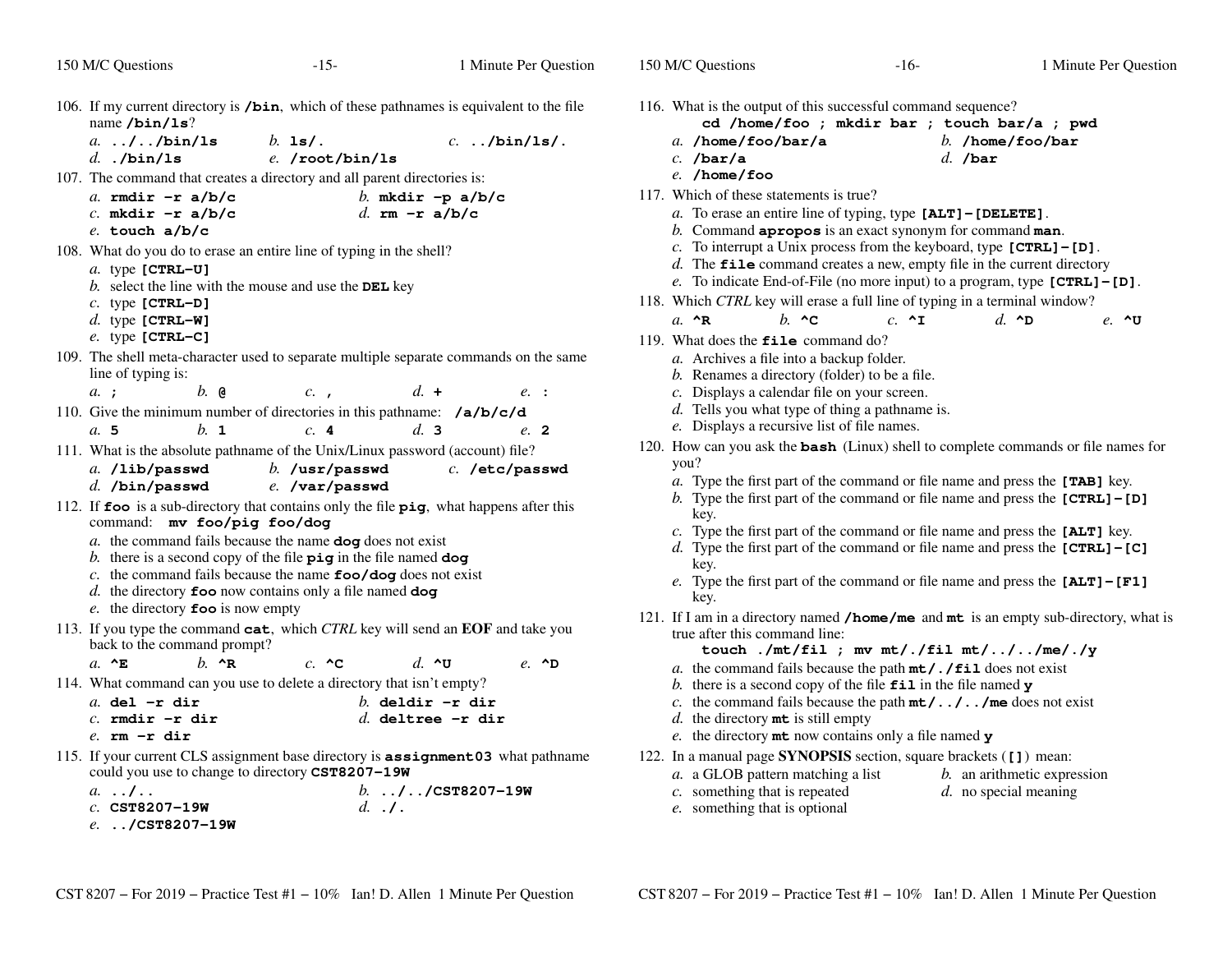| 150 M/C Questions                                                                                                                                                                                                                                                                                                                                                                                                                                           | $-17-$                                                                                                                                                                                                                                                                                                                                                                                                             | 1 Minute Per Question | 150 M/C Questions                                                                                                                                                                                                                                                                                                                                                                                                                                                                                                                                                                                                                                                                                                                       | $-18-$                        | 1 Minute Per Question                                                                                                      |
|-------------------------------------------------------------------------------------------------------------------------------------------------------------------------------------------------------------------------------------------------------------------------------------------------------------------------------------------------------------------------------------------------------------------------------------------------------------|--------------------------------------------------------------------------------------------------------------------------------------------------------------------------------------------------------------------------------------------------------------------------------------------------------------------------------------------------------------------------------------------------------------------|-----------------------|-----------------------------------------------------------------------------------------------------------------------------------------------------------------------------------------------------------------------------------------------------------------------------------------------------------------------------------------------------------------------------------------------------------------------------------------------------------------------------------------------------------------------------------------------------------------------------------------------------------------------------------------------------------------------------------------------------------------------------------------|-------------------------------|----------------------------------------------------------------------------------------------------------------------------|
| 123. What would you type to find the string tony in the file /etc/passwd?<br>$b.$ grep /etc/passwd tony<br>d. grep tony /etc/passwd<br>e. cat tony /etc/passwd                                                                                                                                                                                                                                                                                              | a. find /etc/passwd -name tony -print<br>$c.$ find /etc/passwd -user tony -print                                                                                                                                                                                                                                                                                                                                   |                       | 129. If I am in directory <b>/home/me</b> and $m\text{t}$ is an empty sub-directory, what is true<br>a. the directory $\texttt{bar}$ now contains a file named $\texttt{foo}$<br>b. the directory $m$ t now contains a file named foo<br>c. the directory $m\text{t}$ is still empty<br>d. the directory $m$ t now contains a directory named bar                                                                                                                                                                                                                                                                                                                                                                                       |                               | after this command line: touch foo ; mkdir bar ; mv foo bar/mt                                                             |
| 124. If my current working directory is /home, and my HOME directory is<br>under the name $\textbf{foo}$ ?<br>a. cp /etc/passwd /me/foo<br>b. cp $\ldots$ //etc/passwd /me/foo<br>e. cp /etc/passwd ./me/foo<br>125. What Linux command name creates empty files?                                                                                                                                                                                           | /home/me, which command copies the password file into my HOME directory<br>c. cp ./me//etc/passwd /home/me/foo<br>$d.$ cp /home/me//etc/passwd ./me/./foo                                                                                                                                                                                                                                                          |                       | e. the command fails because $bar/mt$ is not a directory<br>130. Which of these is the correct CLS name to use when on-campus (or via VPN)?<br>a. cst8207.alg.idallen.ca<br>$c.$ cst8207, idallen, ca<br>e. cst8207.idallen.ca<br>131. Simplify this pathname:<br>$a.$ /home                                                                                                                                                                                                                                                                                                                                                                                                                                                            |                               | b. $cst8207$ _alg.idallen.ca<br>$d.$ cst8207-alg.idallen.ca<br>$/home/me/$ /you///etc//home/me//you//me//<br>$b.$ /home/me |
| $a.$ cat<br>$d.$ man                                                                                                                                                                                                                                                                                                                                                                                                                                        | $b.$ mkdir<br>e. touch                                                                                                                                                                                                                                                                                                                                                                                             | $c.$ mkfile           | $c.$ /home/me/you/me<br>e. /home/you<br>132. If my current directory is /1ib, which of these pathnames is equivalent to the                                                                                                                                                                                                                                                                                                                                                                                                                                                                                                                                                                                                             | $d. \, I$                     |                                                                                                                            |
| 126. If foo is a sub-directory that contains only the file bar, what happens after this<br>command: mv foo/me foo/bar<br>$d.$ an empty file named me is created<br>127. To change your own account password, use this exact command line:<br>a. \$ passwd<br>$b.$ \$ passwd cst8207<br>$c.$ \$ passwd options LOGIN<br>$d.$ \$ passwd cst8207.idallen.ca<br>e. \$ passwd root<br>128. How many arguments and options are there to the command: $ls$ -lid /p | a. there is a second copy of the file $bar$ in the file named me<br>b. there is only the file named $me$ in the directory now<br>c. the command fails because the name me does not exist<br>$e$ . the command fails because $bar$ is not a directory<br>a. Two command line arguments, one of which contains three bundled options.<br>b. Two arguments: A file name starting with a dash and a $/p$ switch option |                       | pathname $\lambda$ ib/x/y?<br>$a.$ ./lib/x/y<br>$d.$ /lib/y<br>133. If my current directory is /etc, which of these pathnames is equivalent to the file<br>name /etc/passwd?<br>a. ./etc/passwd<br>$c.$ /passwd<br>e. /passwd<br>134. What would you see if you typed this command: cat /foo<br>a. The contents of your subdirectory named foo<br>b. The contents of the file $\mathbf{foo}$ located in the ROOT directory<br>$c$ . The contents of the file $\epsilon$ foo located in the parent directory<br>$d$ . The contents of the file $\epsilon$ and located in your HOME directory<br>e. The contents of your directory named foo<br>135. If /bin/bash is a file name, which pathname almost always leads to the same<br>file? | b. $/x/y$<br>$e. \ldots /x/y$ | $c.$ /lib/x/y<br>$b.$ passwd<br>$d.$ /etc/passwd/.                                                                         |
| argument.<br>pathname.<br>$d.$ Two arguments, neither of which is an option.                                                                                                                                                                                                                                                                                                                                                                                | c. Two arguments, one of which is a single option name and the other is a<br>e. Three arguments, one of which contains options and one is a pathname.                                                                                                                                                                                                                                                              |                       | $a.$ ./bin/bash<br>$c.$ /usr/bin//bash<br>$e.$ /bin///bin/bash                                                                                                                                                                                                                                                                                                                                                                                                                                                                                                                                                                                                                                                                          |                               | $b.$ /bin/bash/.<br>$d.$ /bin//bash                                                                                        |

Minute Per Question